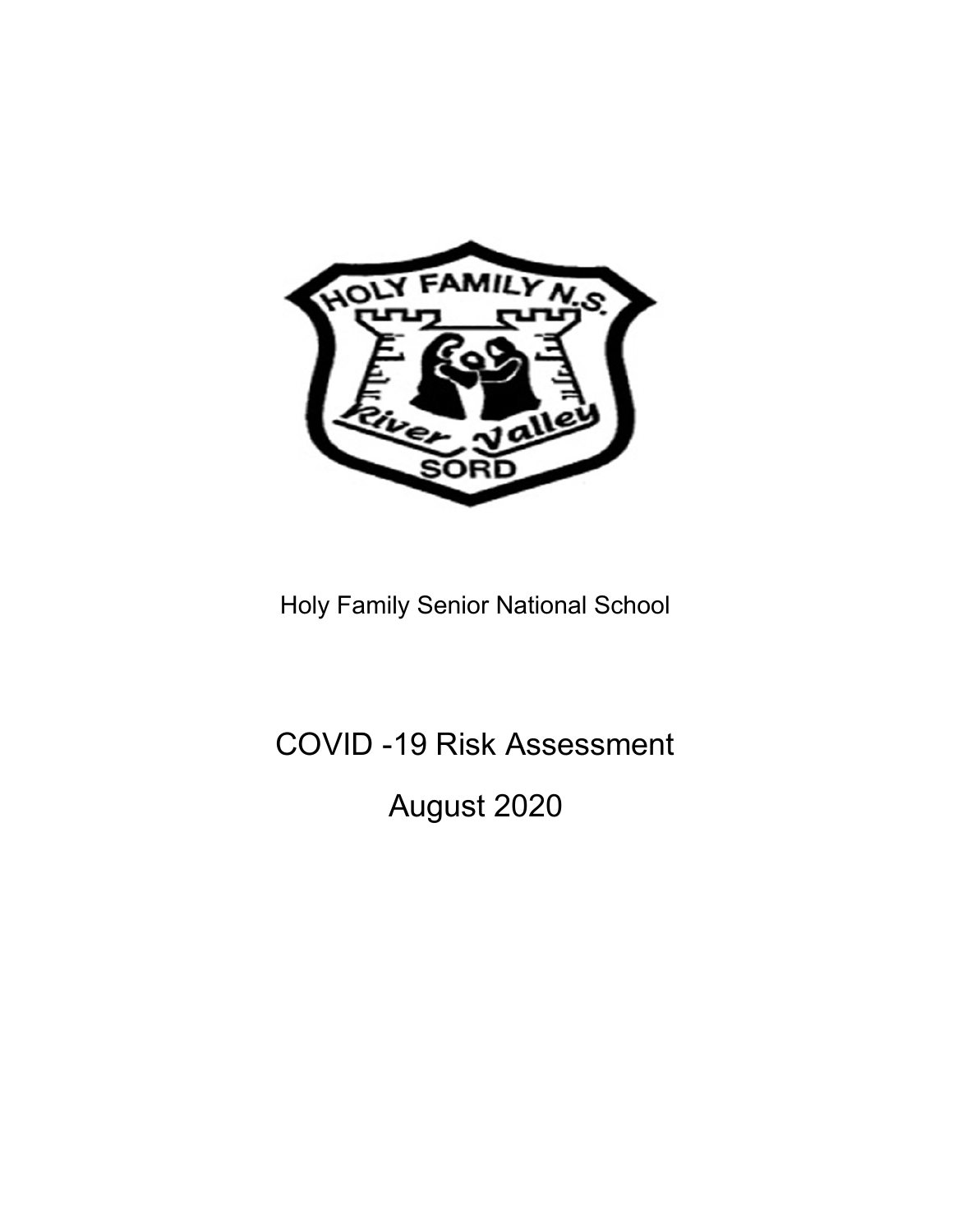| <b>Risks</b>               | <b>Risk</b><br><b>Assessment</b> | <b>Control</b><br><b>Measures</b>                                                                  | <b>Responsible</b><br><b>Staff</b><br><b>Member</b> | <b>Reviewed</b> |
|----------------------------|----------------------------------|----------------------------------------------------------------------------------------------------|-----------------------------------------------------|-----------------|
| Classroom                  | Medium                           | Social distancing<br>rules                                                                         | Class teacher                                       | August 2020     |
| Classroom art<br>materials | Medium                           | Paint brushes<br>assigned to each<br>pupil and<br>equipment to<br>each pod                         | Class teacher                                       | August 2020     |
| Classroom<br>stationery    | Medium                           | Every child has<br>their own<br>personal<br>stationery                                             | Class teacher                                       | August 2020     |
| Playground                 | High                             | Staggered<br>breaks<br>Social distancing                                                           | <b>Teachers</b><br><b>SNAs</b>                      | August 2020     |
| Playground<br>First-Aid    | High                             | Social distancing<br>guidelines are<br>NOT to be<br>followed. Staff to<br>wear appropriate<br>PPE. | Teachers<br><b>SNAs</b>                             | 2020            |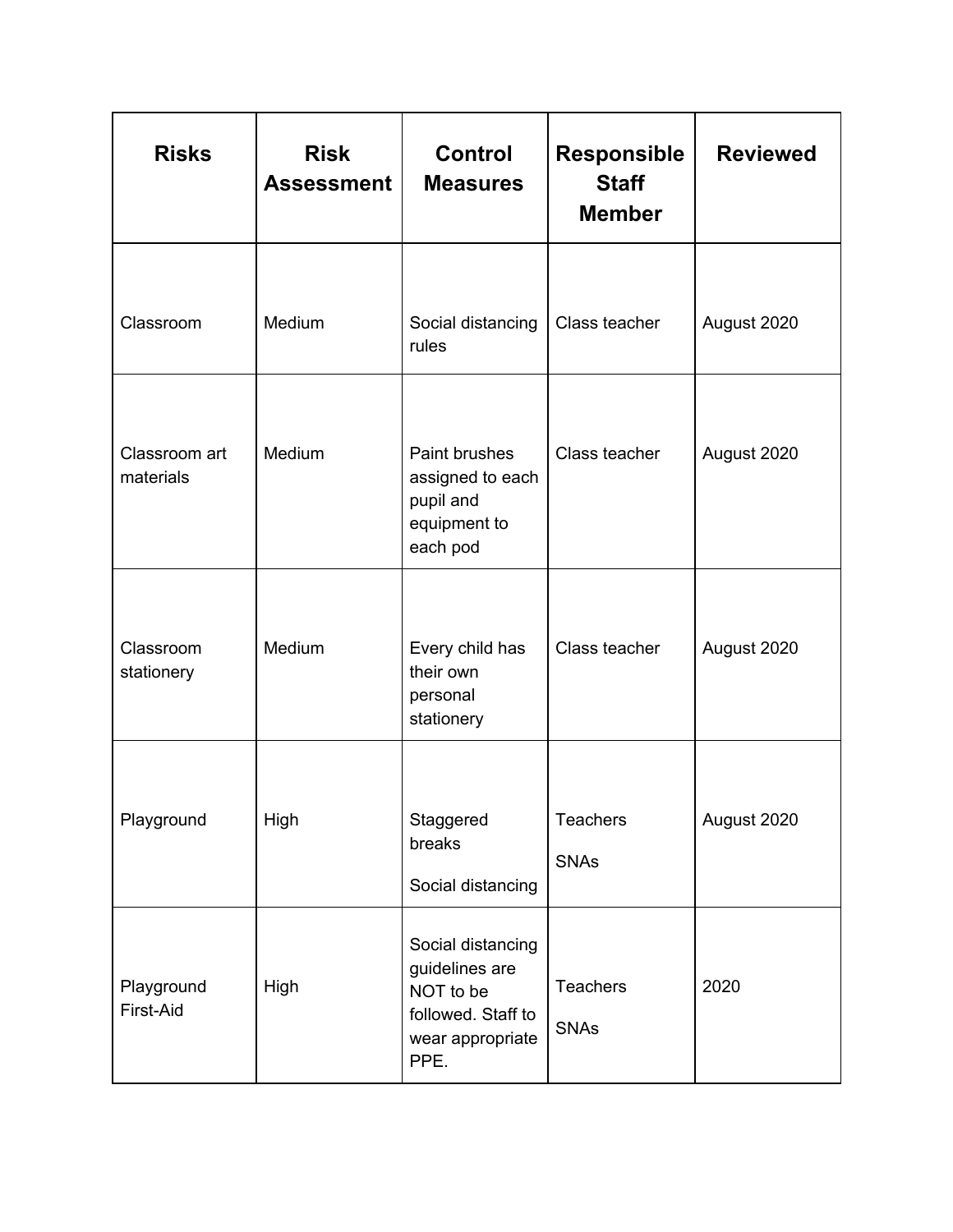| <b>Risks</b>                                                                                                                                                                                       | <b>Risk</b><br><b>Assessment</b> | <b>Control</b><br><b>Measures</b>                                                                                                                                 | <b>Responsible</b><br><b>Staff</b><br><b>Member</b> | <b>Reviewed</b> |
|----------------------------------------------------------------------------------------------------------------------------------------------------------------------------------------------------|----------------------------------|-------------------------------------------------------------------------------------------------------------------------------------------------------------------|-----------------------------------------------------|-----------------|
| Playground<br>Sudden illness                                                                                                                                                                       | High                             | Take the pupil to<br>the designated<br>isolation space<br>for COVID-19<br>suspected<br>illness<br>Inform the<br>parents                                           | <b>Teachers</b><br><b>SNAs</b>                      | August 2020     |
| Aggressive or<br>violent behaviour<br>on the<br>playground                                                                                                                                         | Low                              | Observe social<br>distancing<br>guidelines                                                                                                                        | <b>Teachers</b>                                     | August 2020     |
| Are there<br>students with<br>disabilities<br>including<br>physical<br>disability, vision<br>impairment,<br>hearing<br>impairment,<br>intellectual<br>disability or<br>mental health<br>condition? | Medium                           | The suitability of<br>the task is risk<br>assessed.<br>Ensure students<br>understand<br>teacher's<br>instruction.<br>Ensure<br>access/egress is<br>not restricted | <b>Teachers</b><br><b>SNAs</b>                      | August 2020     |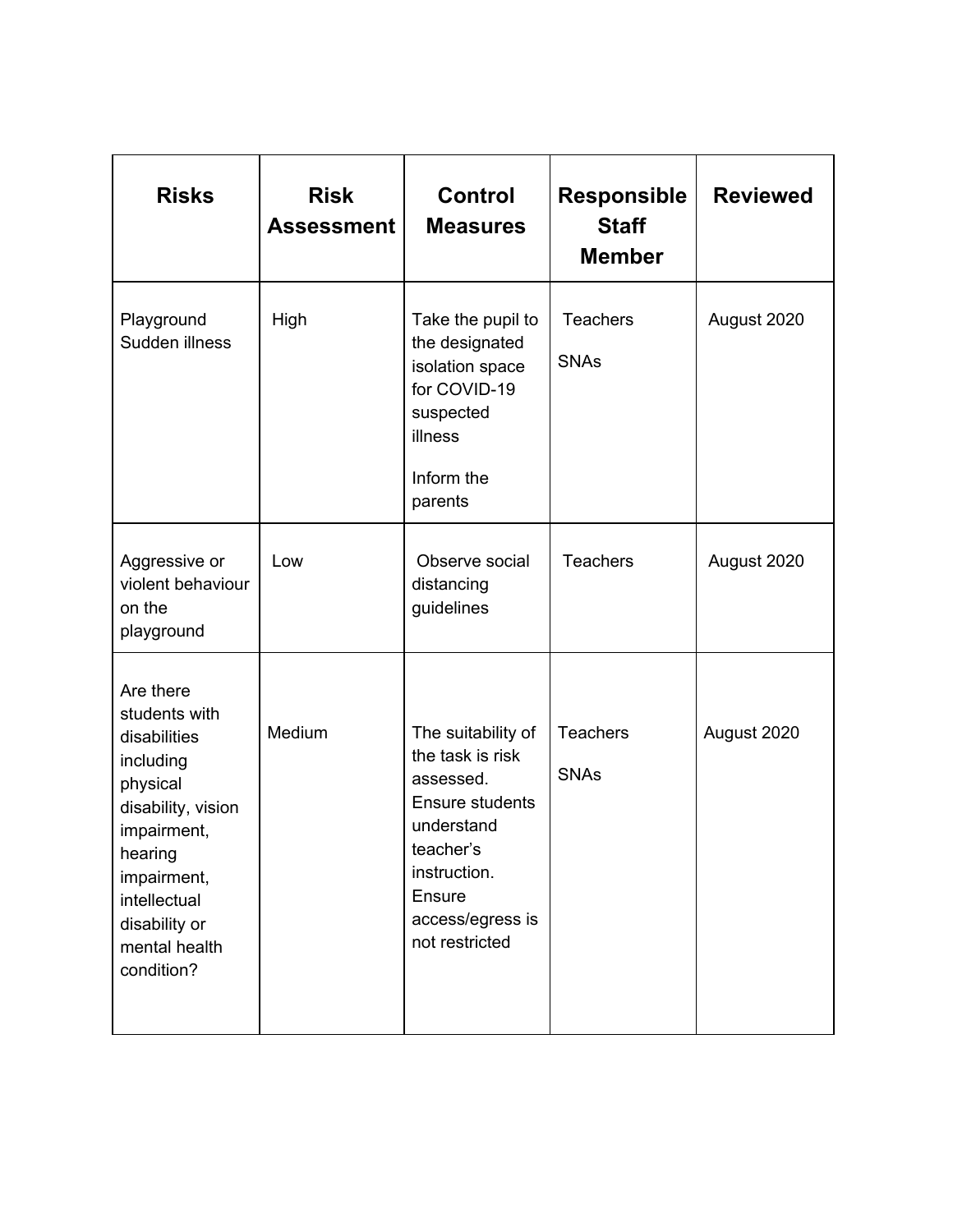| Are there<br>students whose<br>first language is<br>not English and<br>who may require<br>extra focus with<br>respect to safety,<br>health and<br>welfare? | Medium                           | <b>Ensure students</b><br>understand<br>teacher's<br>instruction.<br>Place signage in<br>appropriate<br>locations as<br>directed by<br>teacher | <b>Teachers</b><br><b>SNAs</b>                      | August 2020     |
|------------------------------------------------------------------------------------------------------------------------------------------------------------|----------------------------------|------------------------------------------------------------------------------------------------------------------------------------------------|-----------------------------------------------------|-----------------|
| <b>Risks</b>                                                                                                                                               | <b>Risk</b><br><b>Assessment</b> | <b>Control</b><br><b>Measures</b>                                                                                                              | <b>Responsible</b><br><b>Staff</b><br><b>Member</b> | <b>Reviewed</b> |
| Are there<br>students with<br>challenging<br>behaviour that<br>could increase<br>the potential for<br>injury to occur?                                     | Medium                           | Develop a<br>school policy for<br>handling<br>challenging<br>behaviour                                                                         | Principal                                           | August 2020     |
| Students with<br>temporary illness<br>or a chronic<br>medical<br>condition                                                                                 | High                             | The child in<br>question will be<br>taken to the<br>Covid-19<br>isolation space<br>and parents<br>informed                                     | All Staff                                           | August 2020     |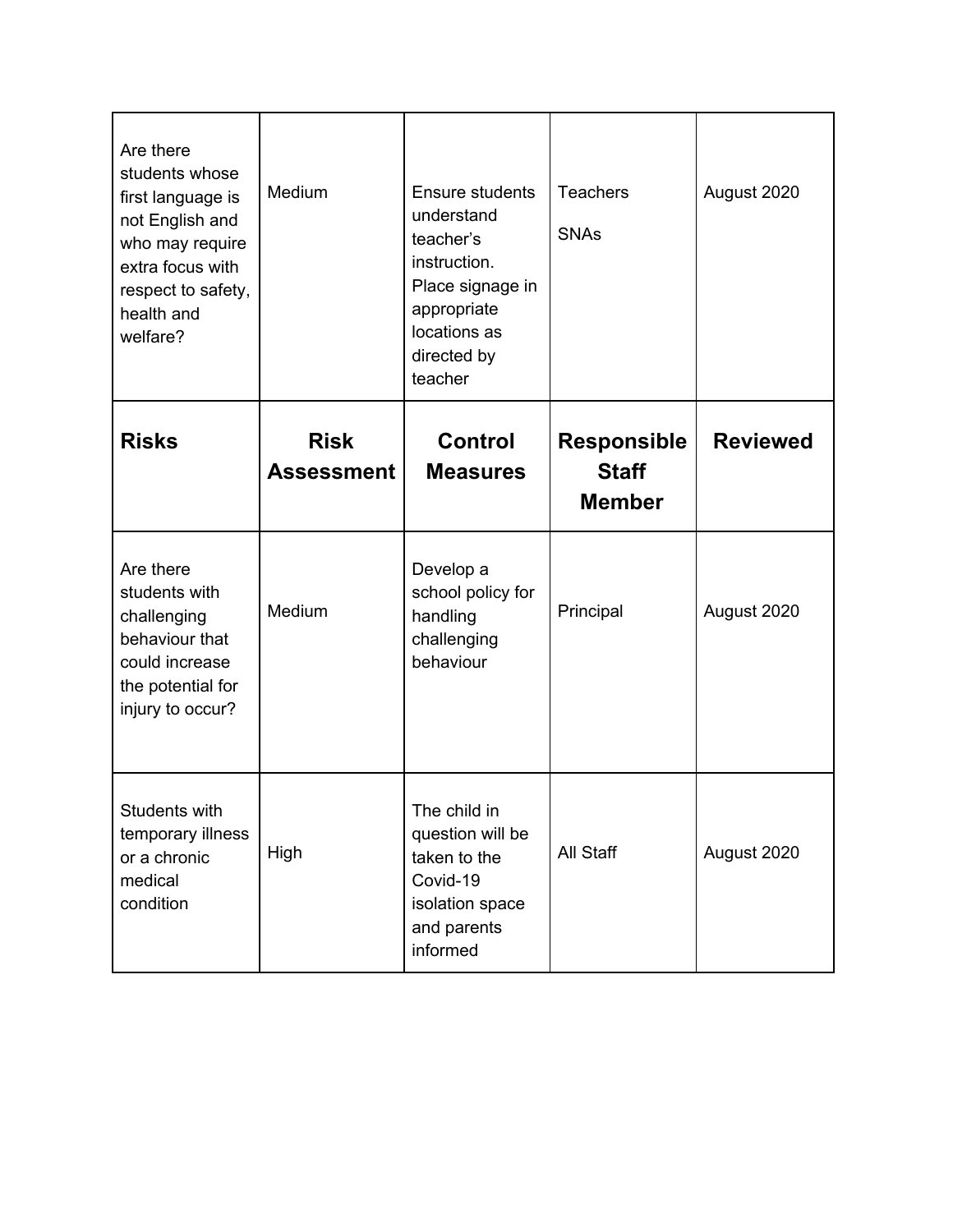| Restricted<br>access/egress                                                                   | Medium                           | School<br>emergency<br>evacuation plan<br>has been<br>developed which<br>covers all areas,<br>processes and<br>identifies those<br>people who may<br>be at risk | All Staff                                           | August 2020     |
|-----------------------------------------------------------------------------------------------|----------------------------------|-----------------------------------------------------------------------------------------------------------------------------------------------------------------|-----------------------------------------------------|-----------------|
| Person/s on the<br>premises without<br>the knowledge of<br>principal or other<br>staff member | High                             | Ensure that all<br>entrance doors<br>to the school are<br>closed and<br>locked and<br>visitors must<br>communicate<br>with the<br>secretary                     | Principal and<br>Secretary                          | August 2020     |
| <b>Risks</b>                                                                                  | <b>Risk</b><br><b>Assessment</b> | <b>Control</b><br><b>Measures</b>                                                                                                                               | <b>Responsible</b><br><b>Staff</b><br><b>Member</b> | <b>Reviewed</b> |
| Students being<br>picked up by<br>another parent/<br>guardian/<br>designated<br>person        | High                             | Establish a<br>protocol<br>whereby<br>parents/<br>guardians inform<br>the school if<br>another person<br>is to collect<br>student other<br>than designated      | All Staff                                           | August 2020     |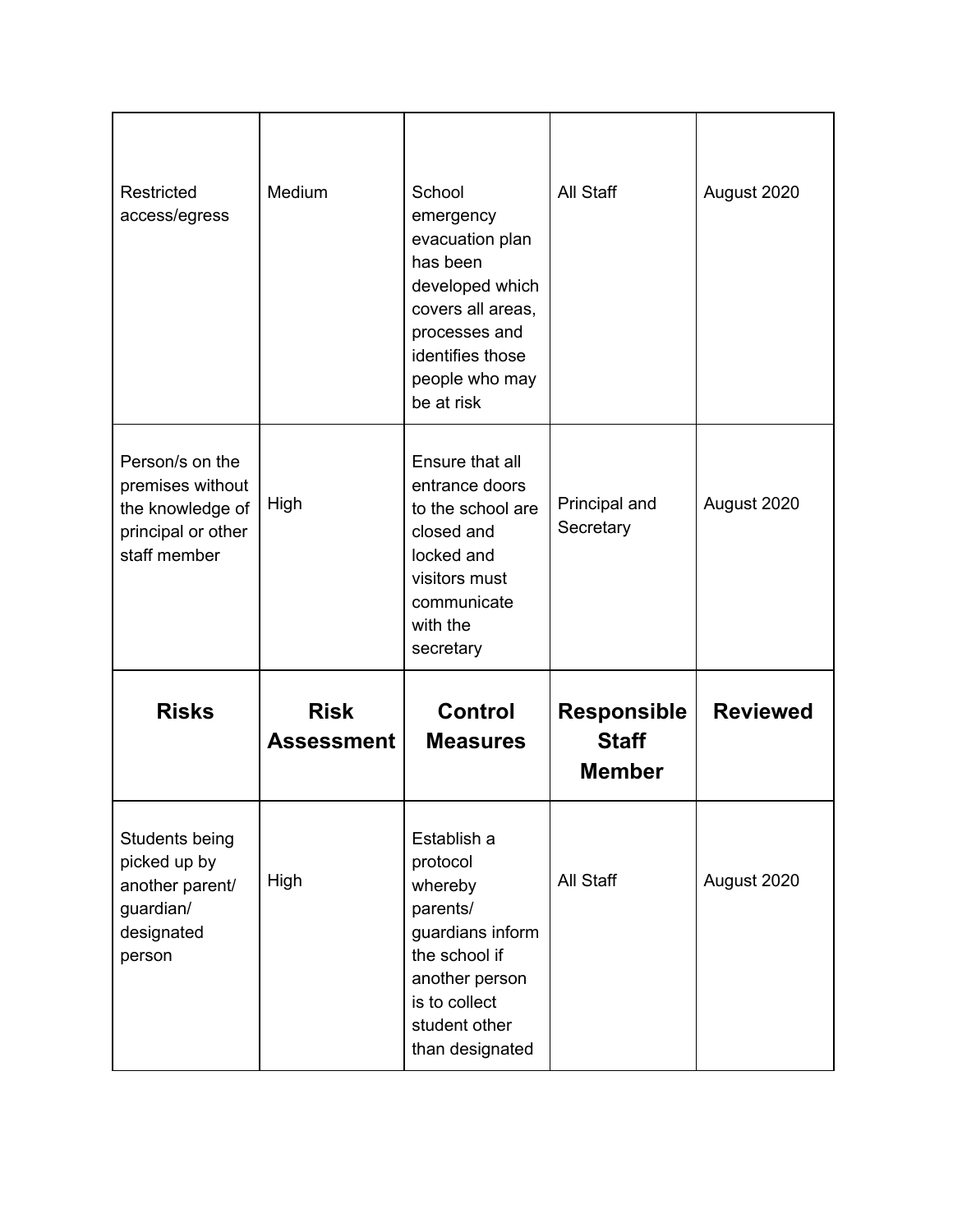| Unsuitable<br>layout of<br>Workstation                    | High | Workstations<br>within<br>classrooms are<br>arranged<br>accordingly to<br>adhere to social<br>distancing                                                                                                                                                                                                      | All Staff | August 2020 |
|-----------------------------------------------------------|------|---------------------------------------------------------------------------------------------------------------------------------------------------------------------------------------------------------------------------------------------------------------------------------------------------------------|-----------|-------------|
| Stress and<br>effects of<br>physical and<br>mental health | High | Employee's and<br>Children's<br>serious health<br>and safety<br>concerns about<br>their work<br>environment are<br>addressed.<br>Focus on<br>wellbeing,<br><b>Mental Health</b><br>and SPHE.<br>Wellbeing<br>Survey of<br>Children and<br>Staff. Staff<br>informed of<br>Employee<br>Assistance<br>Programme. | All Staff | August 2020 |
| Contact with<br>biological agents                         | High | If there is risk to<br>exposure of a<br>highly infectious<br>agent, all<br>members of the<br>school<br>community must<br>take measures<br>to avoid                                                                                                                                                            | All Staff | August 2020 |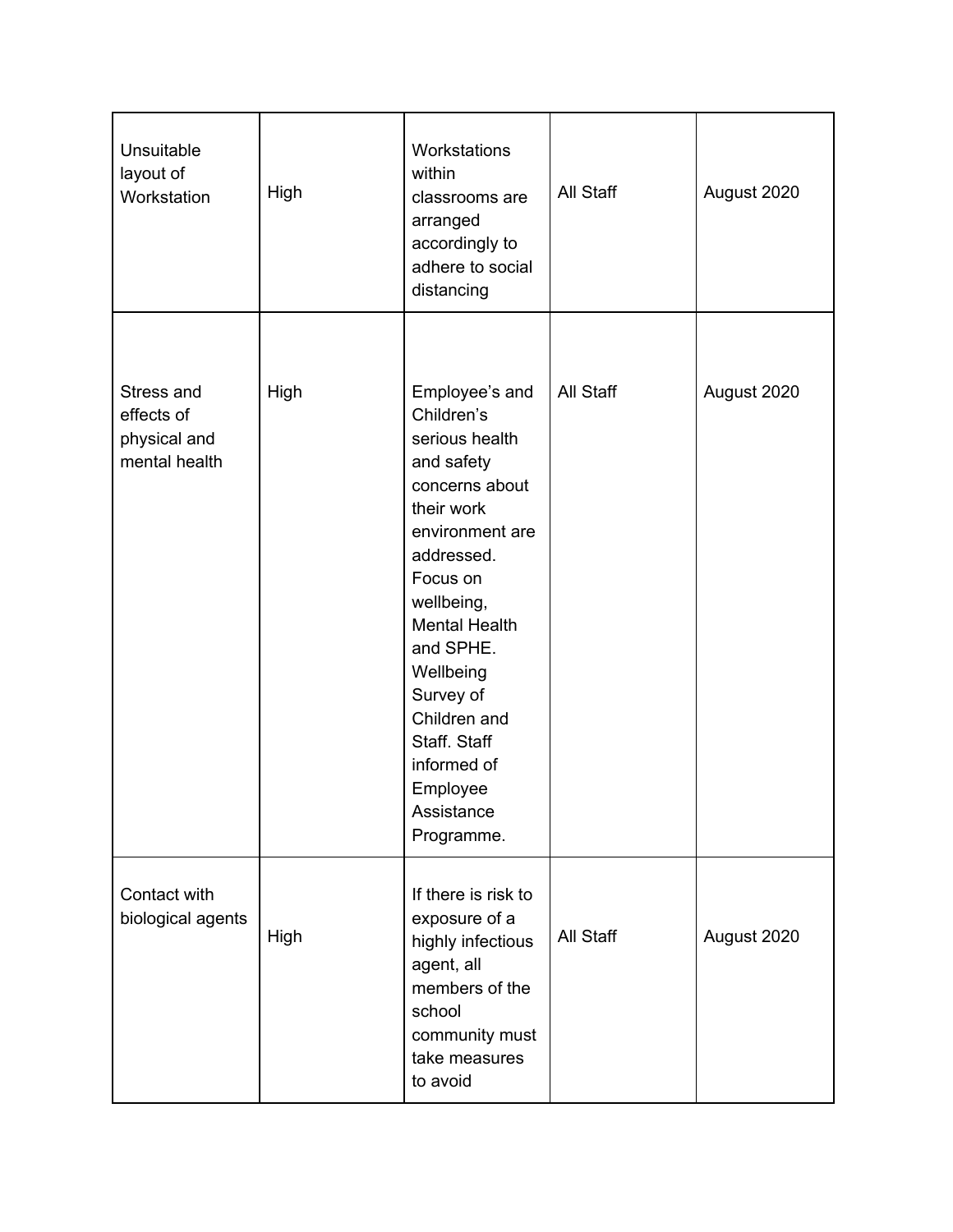|                                                     |                                  | exposure where<br>possible.                                                                                                                                                   |                                                               |                 |
|-----------------------------------------------------|----------------------------------|-------------------------------------------------------------------------------------------------------------------------------------------------------------------------------|---------------------------------------------------------------|-----------------|
| <b>Risks</b>                                        | <b>Risk</b><br><b>Assessment</b> | <b>Control</b><br><b>Measures</b>                                                                                                                                             | <b>Responsible</b><br><b>Staff</b><br><b>Member</b>           | <b>Reviewed</b> |
| Working alone or<br>in isolation                    | High                             | A Suitable<br>means of<br>communication<br>is established<br>with the lone<br>worker, e.g.<br>caretaker has<br>mobile phone                                                   | Caretaker                                                     | August 2020     |
| Accidents or<br>emergencies                         | High                             | Foreseeable<br>events have<br>been identified.<br>Personal<br>protective<br>equipment<br>(PPE) is<br>provided where<br>required                                               | Principal                                                     | August 2020     |
| Overcrowding;<br>inadequate<br>access and<br>egress | High                             | Establish and<br>follow school<br>agreed<br>procedures on<br>maximum size of<br>audience,<br>control of<br>exits/entrances<br>etc. following<br>Covid-19 social<br>distancing | Board of<br>Management,<br>Principal and all<br>staff members | August 2020     |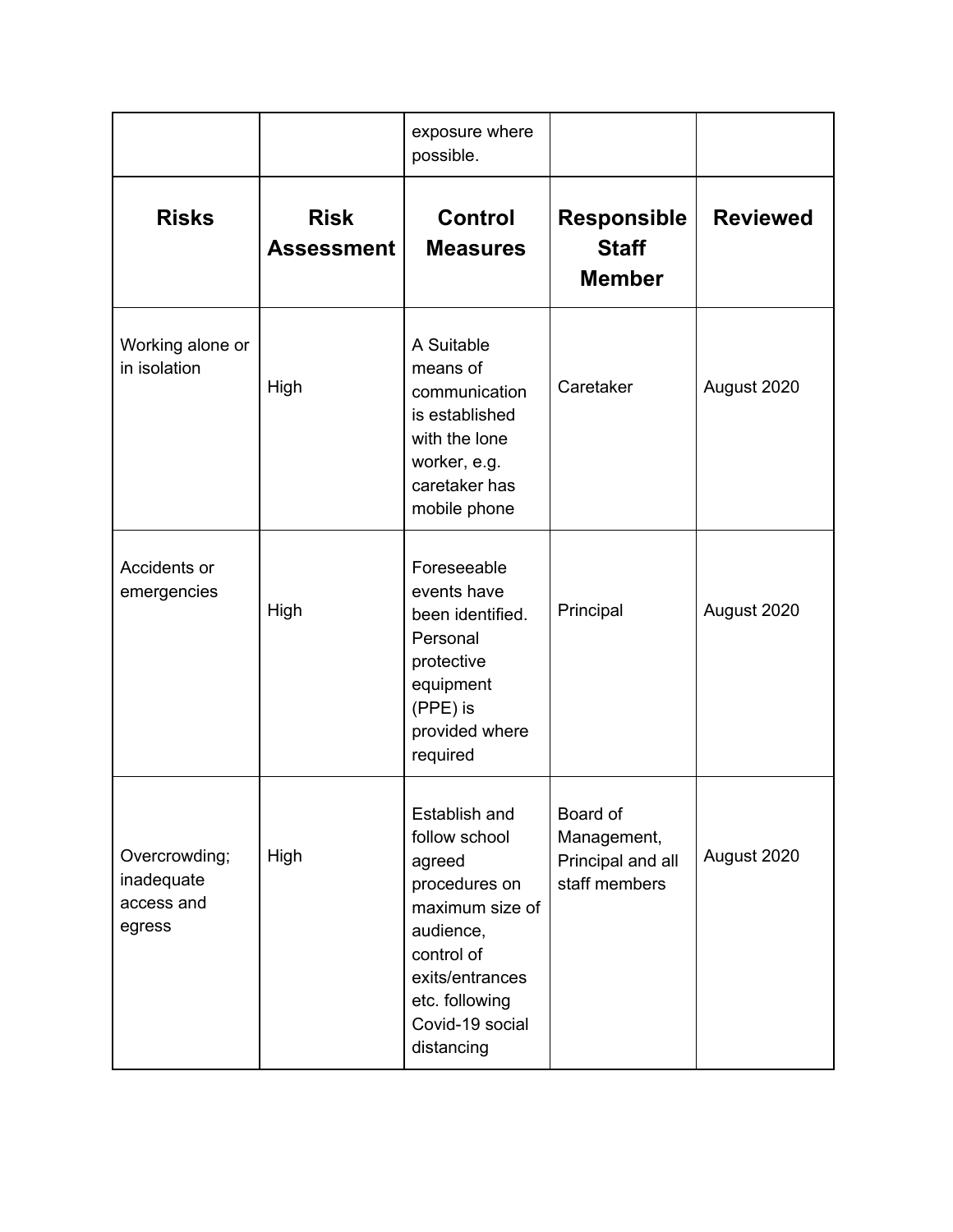| Extra-Curricular<br><b>Activities</b> | High                             | We will be<br>following the<br>HSE Covid-19<br>guidelines with<br>regard to<br>attending<br>sporting and<br>extra-curricular<br>activities. As of<br>today, the<br>maximum<br>outdoor allowed<br>is 15.                                                                                                                                        | All Staff                                           | August 2020     |
|---------------------------------------|----------------------------------|------------------------------------------------------------------------------------------------------------------------------------------------------------------------------------------------------------------------------------------------------------------------------------------------------------------------------------------------|-----------------------------------------------------|-----------------|
| <b>Risks</b>                          | <b>Risk</b><br><b>Assessment</b> | <b>Control</b><br><b>Measures</b>                                                                                                                                                                                                                                                                                                              | <b>Responsible</b><br><b>Staff</b><br><b>Member</b> | <b>Reviewed</b> |
| Cleaning                              | High                             | We will be<br>following the<br><b>HSE Covid-19</b><br>Deep Cleaning<br>guidelines<br>before the<br>Return of Work<br>date. Extra<br>hours for<br>cleaning each<br>week. Caretaker<br>checks<br>classroom<br>supplies and<br>cleans common<br>touch areas<br>once during<br>school day.<br>Staff responsible<br>for their own<br>work stations. | B.O.M.<br><b>Rapier Cleaners</b><br>All staff       | August 2020     |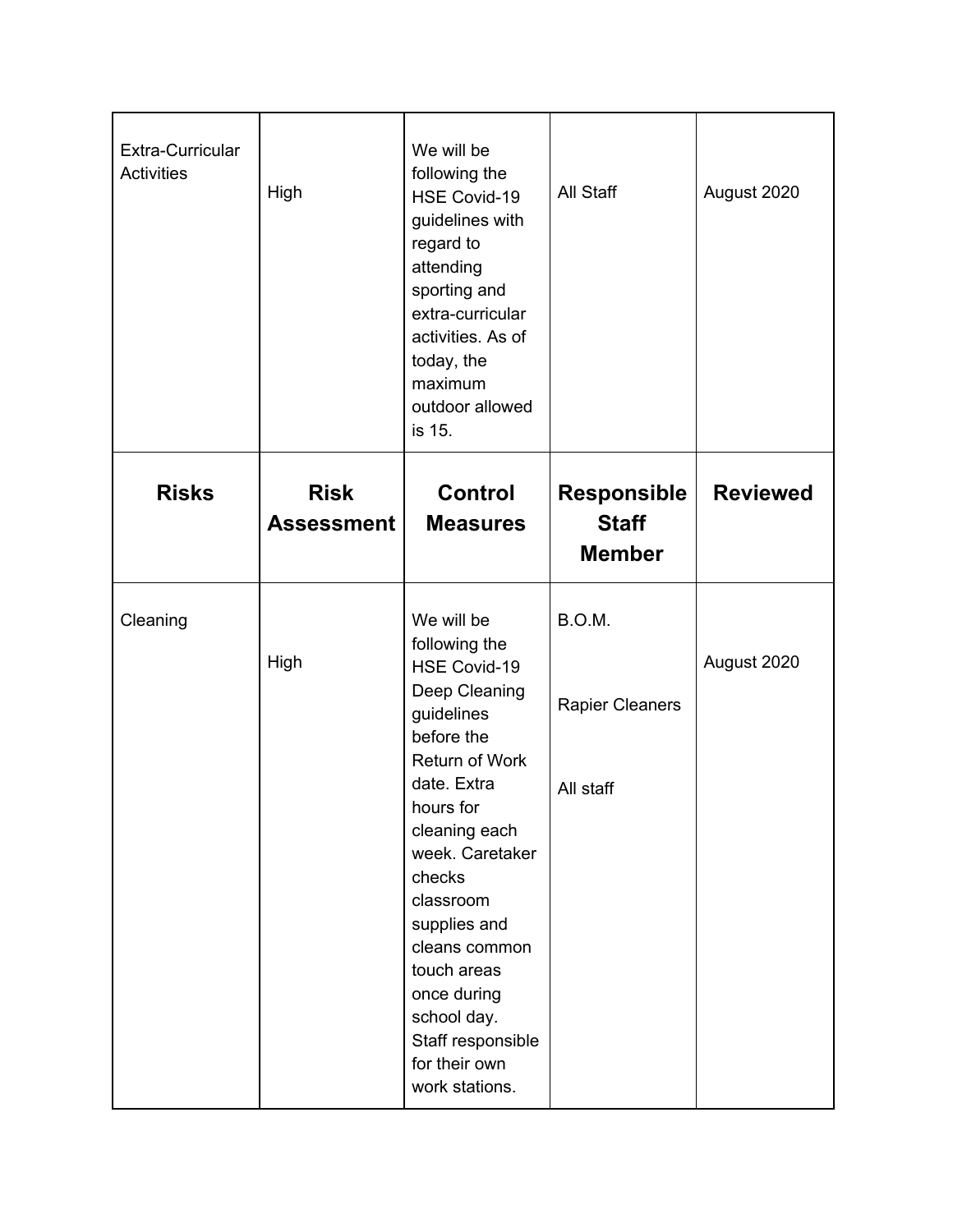| Personal<br>Protective<br>Equipment<br>(PPE)             | High                             | PPE is provided<br>to each staff<br>member on the<br>return to work<br>due to Covid-19                                                                                                                        | Principal                                           | August 2020     |
|----------------------------------------------------------|----------------------------------|---------------------------------------------------------------------------------------------------------------------------------------------------------------------------------------------------------------|-----------------------------------------------------|-----------------|
| Ride On<br>Lawnmower/<br>Pressure<br>Washer/Strimme<br>r | Medium                           | Equipment to be<br>cleaned and<br>sanitised after<br>each use                                                                                                                                                 | Caretaker                                           | August 2020     |
| Staffroom                                                | High                             | Sanitisation of<br>hands on entry.<br>Social distancing<br>of 2 metres to be<br>maintained.<br>Tables and<br>chairs to be<br>sanitised after<br>use. Use your<br>own utensils.<br>Sterilise hands<br>on exit. | All Staff                                           | August 2020     |
| <b>Risks</b>                                             | <b>Risk</b><br><b>Assessment</b> | <b>Control</b><br><b>Measures</b>                                                                                                                                                                             | <b>Responsible</b><br><b>Staff</b><br><b>Member</b> | <b>Reviewed</b> |